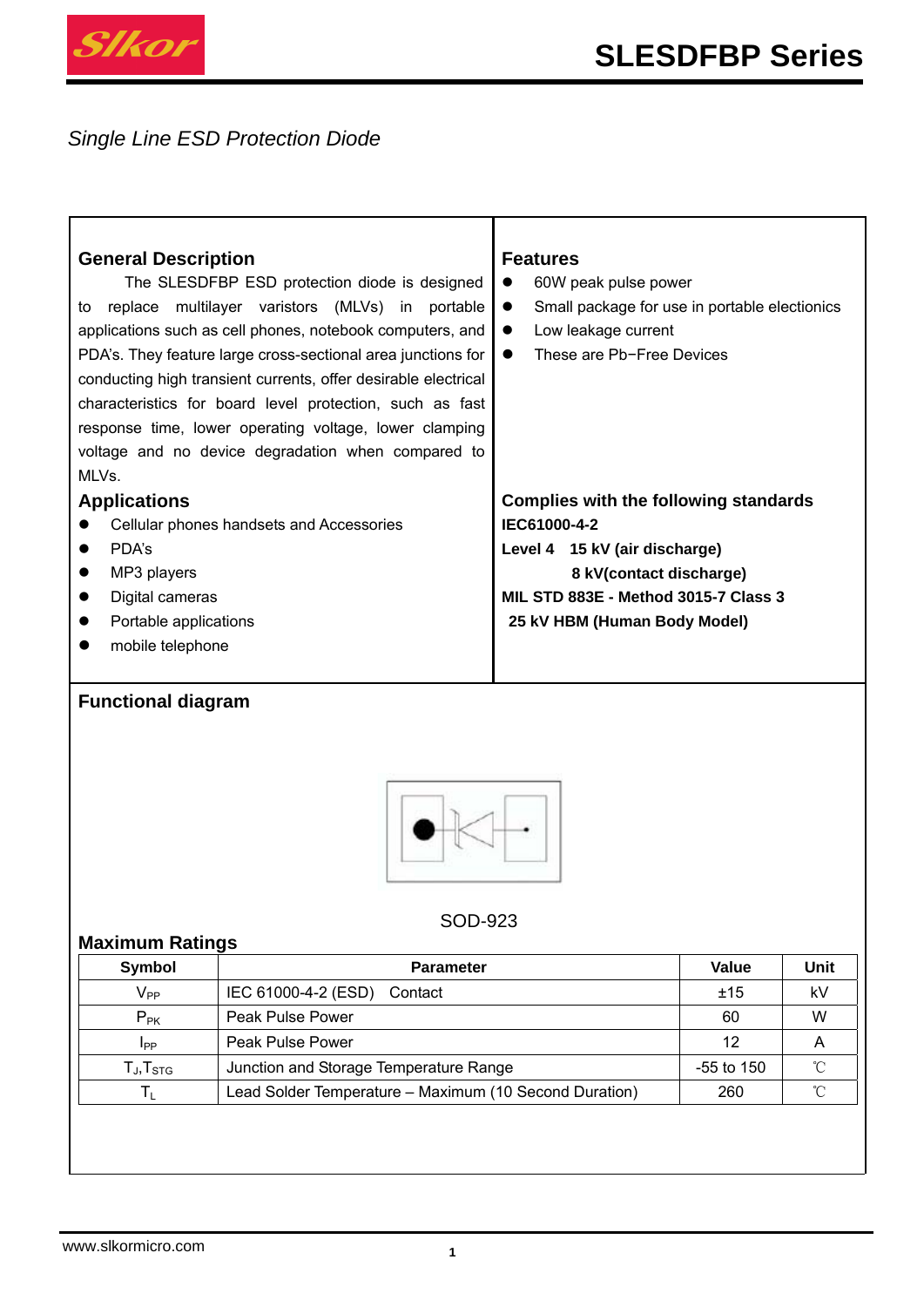

#### **Electrical Parameter**

| <b>Symbol</b>           | <b>Parameter</b>                                                             |  |  |  |  |
|-------------------------|------------------------------------------------------------------------------|--|--|--|--|
| I <sub>PP</sub>         | Maximum Reverse Peak Pulse Current                                           |  |  |  |  |
| $V_{C}$                 | Clamping Voltage $@$ I <sub>PP</sub>                                         |  |  |  |  |
| <b>V</b> <sub>RWM</sub> | <b>Working Peak Reverse Voltage</b>                                          |  |  |  |  |
| l <sub>R</sub>          | Maximum Reverse Leakage Current<br>$^{\circledR}$<br><b>V</b> <sub>RWM</sub> |  |  |  |  |
| Iт                      | <b>Test Current</b>                                                          |  |  |  |  |
| $V_{BR}$                | Breakdown Voltage $@I_{T}$                                                   |  |  |  |  |
| ΙF                      | <b>Forward Current</b>                                                       |  |  |  |  |
| $V_F$                   | Forward Voltage $@I_{F}$                                                     |  |  |  |  |



# Electrical Characteristics (T<sub>A</sub>=25℃ unless otherwise noted, V<sub>F</sub>=0.9V Max. @ I<sub>F</sub>=10mA for **all types)**

| Part           |      | <b>V<sub>BR</sub></b> |      |       |                        |       | С            |
|----------------|------|-----------------------|------|-------|------------------------|-------|--------------|
| <b>Numbers</b> |      |                       |      | $I_T$ | <b>V<sub>RWM</sub></b> | $I_R$ | Max.         |
|                | Min. | Typ.                  | Max. |       |                        |       | 1MHZ,0V Bias |
|                |      |                       |      |       |                        |       | (note 1)     |
|                | V    | V                     |      | mA    |                        | μA    | pF           |
| SLESDFBP05V    | 6.0  | 6.8                   | 7.2  |       | 5.0                    | 0.1   | 30           |
| SLESDFBP07V    | 7.5  | 8.1                   | 8.6  |       | 7.0                    |       | 25           |
| SLESDFBP12V    | 13.5 | 14.2                  | 15.0 |       | 12.0                   |       | 15           |

1. Capacitance of one diode at  $f=1$ MHz,  $V_{RW}=0$ V,  $T_A=25$ °C

# **Typical Characteristics**



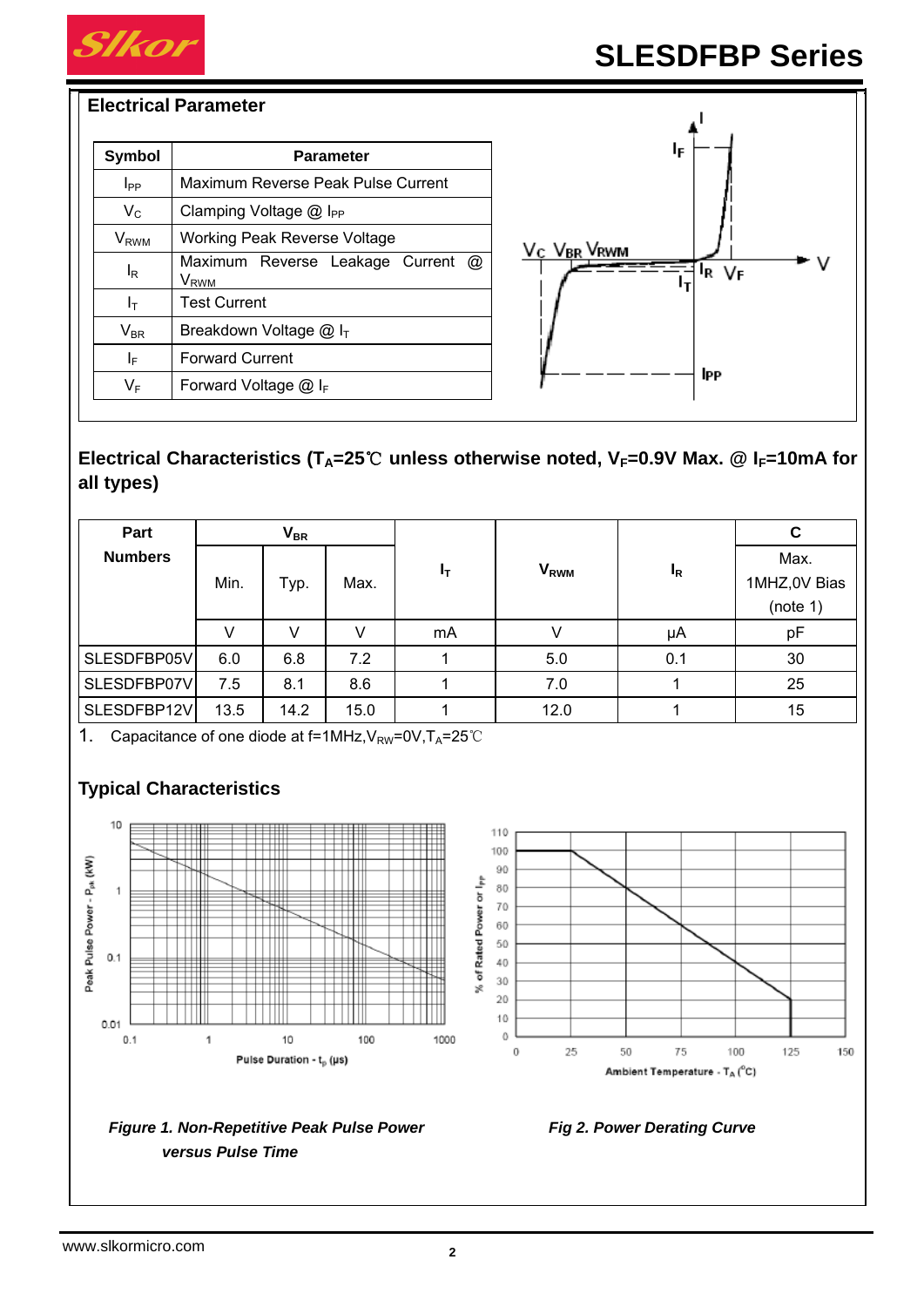

# **SLESDFBP Series**